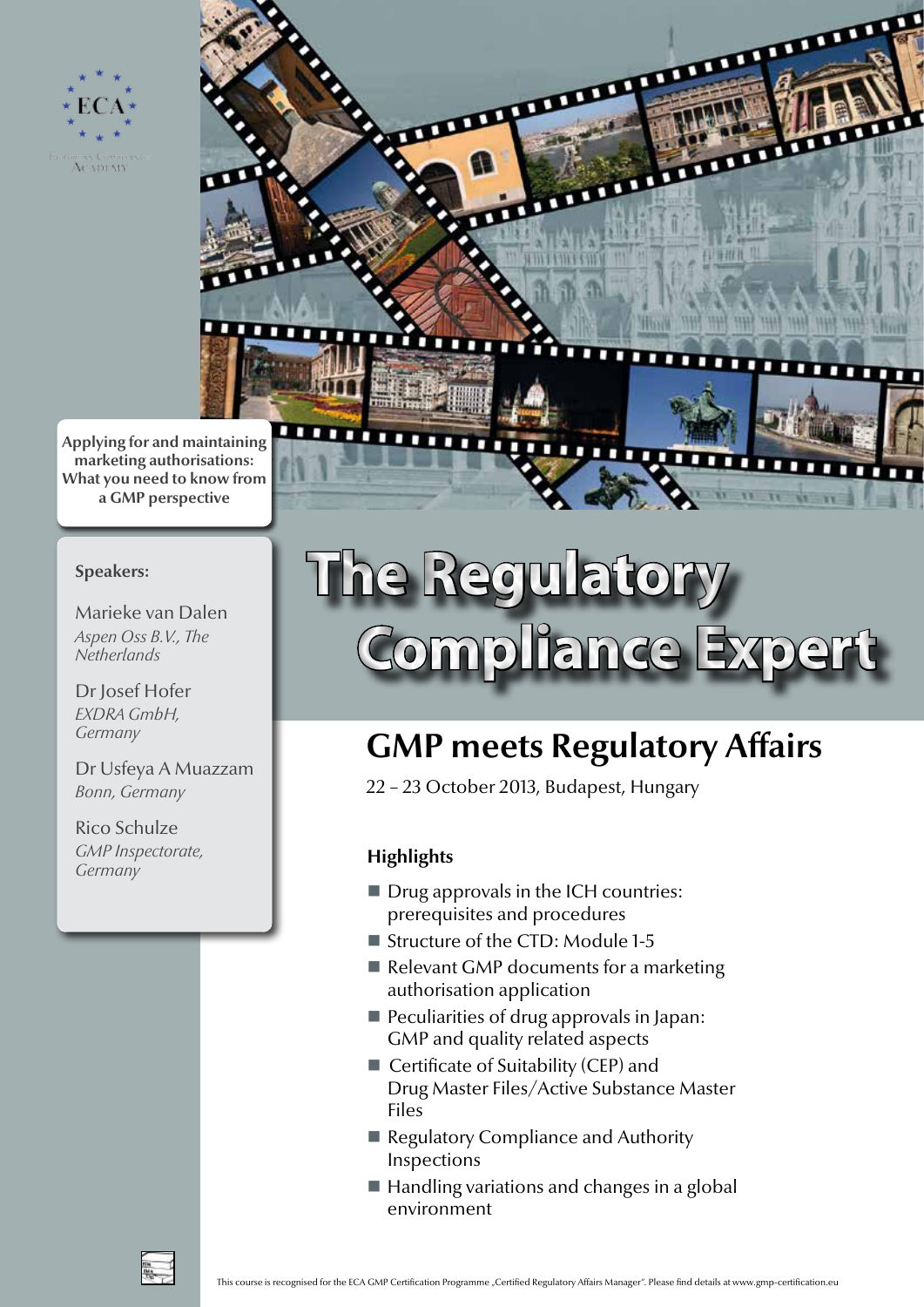### **The Regulatory Compliance Expert**

22 – 23 October 2013, Budapest, Hungary

| <b>Objectives</b>      | During this course you will get to know the relevant aspects of applying for<br>and maintaining a marketing authorisation in the ICH countries. You will learn<br>what you need to know from a GMP perspective about                                                                                                                                                                                                                                                                                                                                                                                                                                                                                                                                                                                                                                         |
|------------------------|--------------------------------------------------------------------------------------------------------------------------------------------------------------------------------------------------------------------------------------------------------------------------------------------------------------------------------------------------------------------------------------------------------------------------------------------------------------------------------------------------------------------------------------------------------------------------------------------------------------------------------------------------------------------------------------------------------------------------------------------------------------------------------------------------------------------------------------------------------------|
|                        | $\blacksquare$ the basic requirements for drug approval in Europe, the US and Japan<br>$\blacksquare$ the structure of the marketing authorisation dossier according to the CTD<br>■ the input from the GMP regulated departments<br>■ drug approval procedures in the EU and US<br>■ documents to be provided and timelines to be observed<br>$\blacksquare$ the peculiarities of drug approval procedures in Japan<br>■ how to handle changes and variations in the EU, the US and Japan                                                                                                                                                                                                                                                                                                                                                                   |
| <b>Background</b>      | For getting a drug approved it is required to demonstrate its quality efficiency<br>and safety. For that purpose the format of the Common Technical Document<br>(CTD) which is mandatory in Europe since more than 10 years now has to be<br>used. It is also used to apply for a marketing authorisation in the US and Japan.<br>Therefore a good understanding of the CTD structure is inevitable and a basic<br>requirement for all persons from GMP regulated departments involved in pro-<br>viding and compiling documents for a marketing authorisation application.<br>For the maintenance of a marketing authorisation it is very important to know<br>how to handle all the changes and variations occurring during the life cycle of a<br>medicinal product.<br>The rules for handling variations in Europe are laid down in the variations regu- |
|                        | lation (EC) No. 1234/2008 - being applicable as well for national marketing au-<br>thorisations from August 3rd 2013 - and supporting guidelines.                                                                                                                                                                                                                                                                                                                                                                                                                                                                                                                                                                                                                                                                                                            |
|                        | For handling changes in the US rules are provided in different guidances for in-<br>dustry and for approval of changes in Japan there are specific procedures in<br>place to be followed. Maintaining marketing authorisations in a global scenario<br>is a challenge and requires strategic planning and a good knowledge of the dif-<br>ferent regulations and timelines.                                                                                                                                                                                                                                                                                                                                                                                                                                                                                  |
|                        | Efficient and smooth communication between GMP and Regulatory Affairs is<br>a key factor of success.                                                                                                                                                                                                                                                                                                                                                                                                                                                                                                                                                                                                                                                                                                                                                         |
| <b>Target Audience</b> | This education course is designed for all persons involved in the compilation of<br>pharmaceutical dossiers for global marketing authorisations in the EU and USA.<br>Furthermore the course will be of interest to personnel from Regulatory Affairs,<br>Quality Assurance, Quality Control and Production and Project Management.                                                                                                                                                                                                                                                                                                                                                                                                                                                                                                                          |
| Programme              | <b>Getting Drugs Approved - What you need to know from a GMP perspective</b>                                                                                                                                                                                                                                                                                                                                                                                                                                                                                                                                                                                                                                                                                                                                                                                 |
|                        | Drug Approvals in the ICH countries: prerequisites and procedures<br>■ Centralized procedure<br>Decentralized procedure<br>$\blacksquare$ Mutual recognition<br>National procedures<br>Specific dossier requirements for different medicinal products<br>Time Lines<br><b>Generic applications</b><br>■ New Drug Application (NDA)<br>IND procedure and special issues<br>Abbreviated New Drug Application (ANDA) - Generics<br>$\blacksquare$ Pre-approval inspections<br>$\blacksquare$ Timelines and meetings with the FDA<br>Regulatory requirements in Japan<br>■ GMP regulations in Japan (J-GMP)                                                                                                                                                                                                                                                      |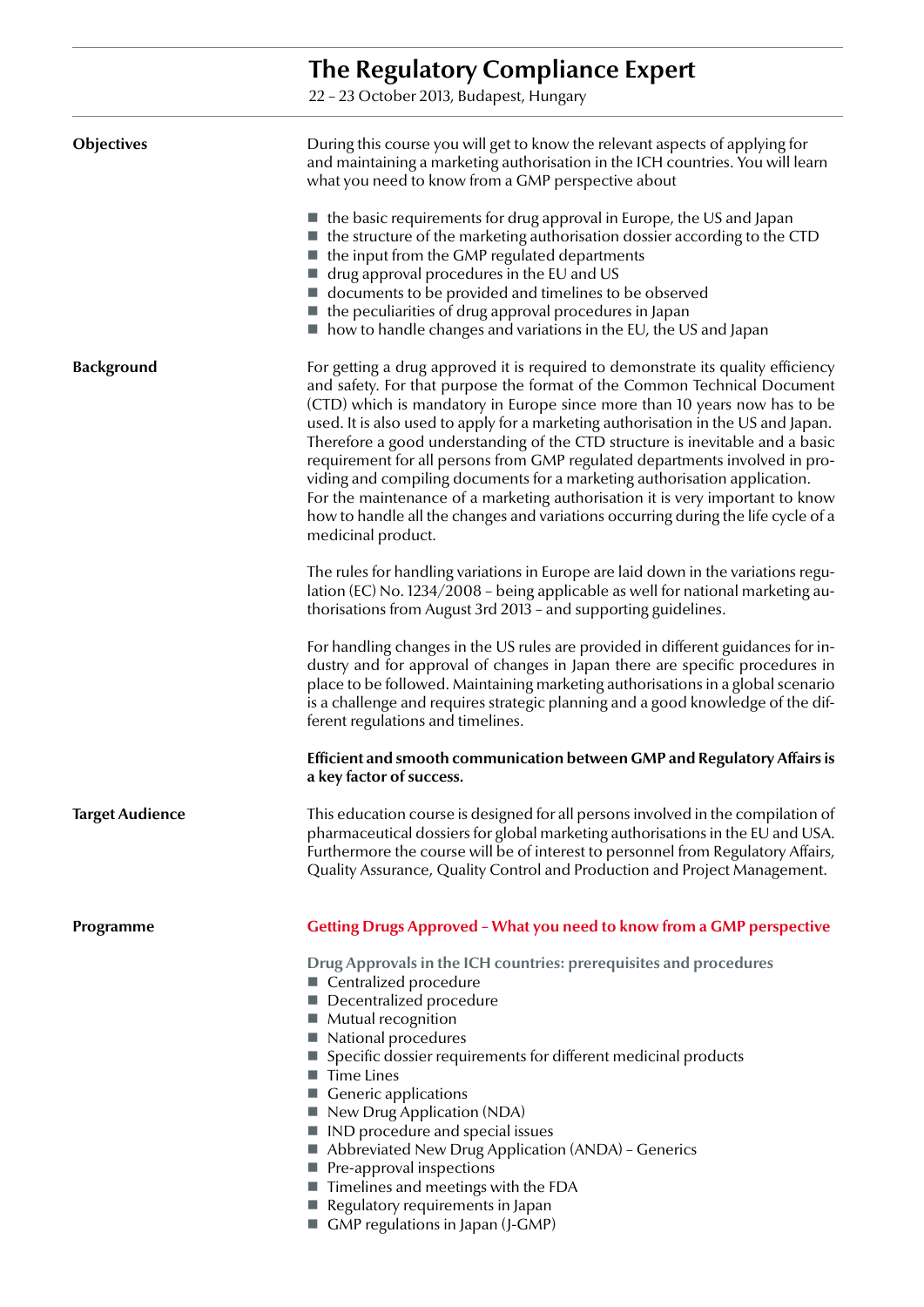**Programme**

**CTD Module 1:** 

**Summary of product characteristics and other national requirements**

- Quality related aspects of the SmPC
	- Clinical particulars
	- Pharmacological properties
	- Pharmaceutical particulars
- Labelling
- **Package leaflet**
- $\blacksquare$  Mock ups and specimen
- Quality experts, non-clinical and clinical experts
- Bibliographical applications
- Homeopathic applications
- **Paediatric application**

#### **CTD Module 2:**

**Quality of the Drug Substance: relevant GMP documents**

- **Presentation and format of the dossier**
- $\blacksquare$  Active Pharmaceutical Ingredient documentation of quality in Module 2
- ASMF procedure and CEP procedure
- **Impurities**
- Stability data
- The Quality Overall Summary (QOS)

#### **CTD Module 3:**

**Quality of the Drug Product: relevant GMP documents**

- $\blacksquare$  Medicinal product documentation of quality in Module 3
- **Impurities**
- $\blacksquare$  Stability data
- Container and closure systems
- Critical parameters
- Optimising the submission
- Risk-based approach in industry and regulatory authority

#### **CTD Module 4 and 5:**

**Non-clinical and clinical documentation: GMP, GCP and GLP aspects**

- Clinical study reports
- $\blacksquare$  Efficacy and safety
- Clinical summary and clinical overview
- $\blacksquare$  Non-clinical study reports
- Toxicology
- **Pharmacokinetics**
- Safety studies decision tree
- $\blacksquare$  Toxicity studies to qualify impurities
- Non-clinical summary
- Critical points

**How to document Drug Substance Quality: Certificate of Suitability (CEP) and Active Substance Master File (ASMF) in EU and DMF in US and Japan**

- $\blacksquare$  CEP and ASMF procedure how they work in principle
- Types and format of ASMFs
- $\blacksquare$  Contents of the applicants part and the restricted part
- $\blacksquare$  How to apply for a CEP
- **Dossier Content**
- CEP assessment and CEP inspections
- **DMF** in US and Japan

**Peculiarities of drug approvals in Japan: GMP and quality-related aspects**

- $\blacksquare$  Management of Japan-specific requirements in marketing authorisation procedures
- Establishment of regulatory documentation for and from Japan, international challenges
- $\blacksquare$  Japanese oriented organisation and structures in drug regulatory affairs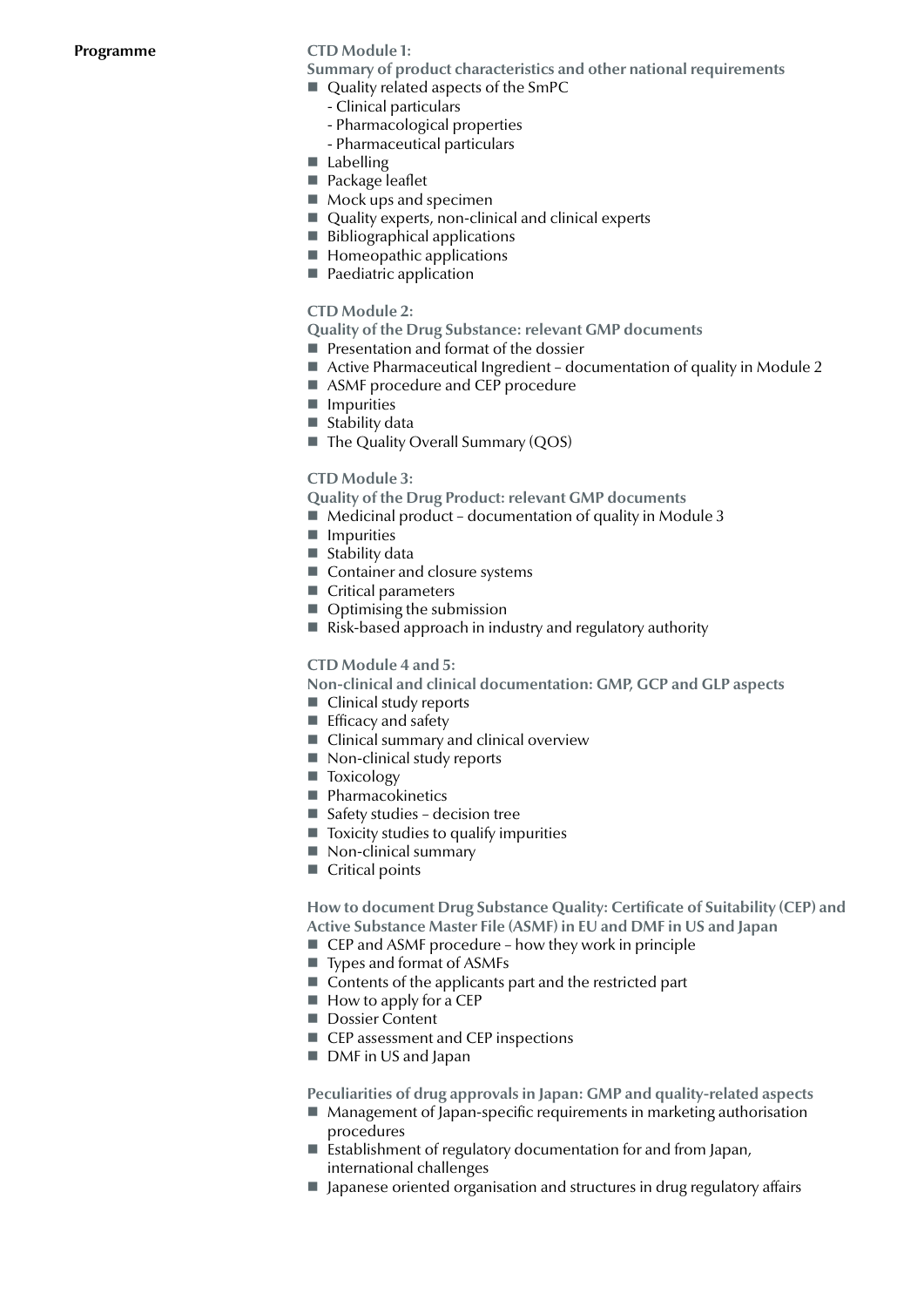**Programme**

**Regulatory Compliance aspects during authority inspections**

■ Different types of inspections

- $\blacksquare$  Inspections with respect to the marketing authorisation: Procedures, key aspects, typical findings
- What to do in the case of deviations from the dossier; Q.P. discretion

#### **Maintaining a Marketing Authorisation – The interaction between GMP and Regulatory Affairs**

**Handling changes in the ICH countries**

- $\blacksquare$  Starting a change in your company
- $\blacksquare$  The variations procedure in Europe
- General provisions of the Commission Regulation (EC) No 1234/2008 - Supporting guidelines
	- Best practice guides and explanatory notes
	- Classification of variations
	- Procedural handling of variations; grouping, worksharing
- Handling Changes in the US: Changes to an approved NDA and ANDA
- $\blacksquare$  Types of changes
- Change control procedure and reporting mechanisms
- $\blacksquare$  Handling changes in Japan: Change procedures and communication with the Japanese authority
- $\blacksquare$  Types of changes
- Notification of changes

#### **Speakers**



**Marieke van Dalen,** *Aspen Oss B.V., The Netherlands* Marieke van Dalen is the senior scientific project leader within the Regulatory group dedicated to API's. She is an active member of APIC, participating in the variations task force and the Japan task force, and frequently representing APIC in Interested Parties meetings organized by EMA, EDQM etc.



#### **Dr Josef Hofer,** *exdra GmbH, Germany*

Dr Josef Hofer is Managing Director of EXDRA GmbH (Excellence in Drug Regulatory Affairs.). Working for and in international pharmaceutical industry since 1980. Dr Hofer holds a lectureship at the University in Bonn for the Master Course in Drug Regulatory Affairs.



#### **Dr Usfeya A. Muazzam,** *Bonn, Germany*

Dr. Usfeya A. Muazzam worked as Senior Assessor for Quality, Division: Quality, Department: Scientific Quality Assurance, Staff Unit: Strategy and Planning of BfArM. He left the agency in 2012. He is co-author of "Gute Regulatorische Praxis, Arzneimittelzulassung - Pharmazeutische Qualität", Wissenschaftliche Ver-

lagsgesellschaft, Stuttgart, Germany and "Guide to Drug Regulatory Affairs", Editio Cantor Verlag, Aulendorf, Germany.



#### **Rico Schulze,** *GMP Inspectorate, Local Authorities Dresden, Germany*

Rico Schulze is a Pharmacist and holds a degree in Economics. Since 2003, he is GMP and GDP Inspector at the Local Inspectorate in Dresden. From 2008 to 2011 he was working at the Saxon State Ministry of Social affairs. He is also the Head of the Ger-

man Authorities' Radiopharmaceuticals Working Group, and a member of the Expert Group on Medicinal Gases.

On 22 October 2013, you are cordially invited to a social event. This is an excellent opportunity to share your experiences with colleagues from other companies in a relaxed atmosphere.



**Social Event**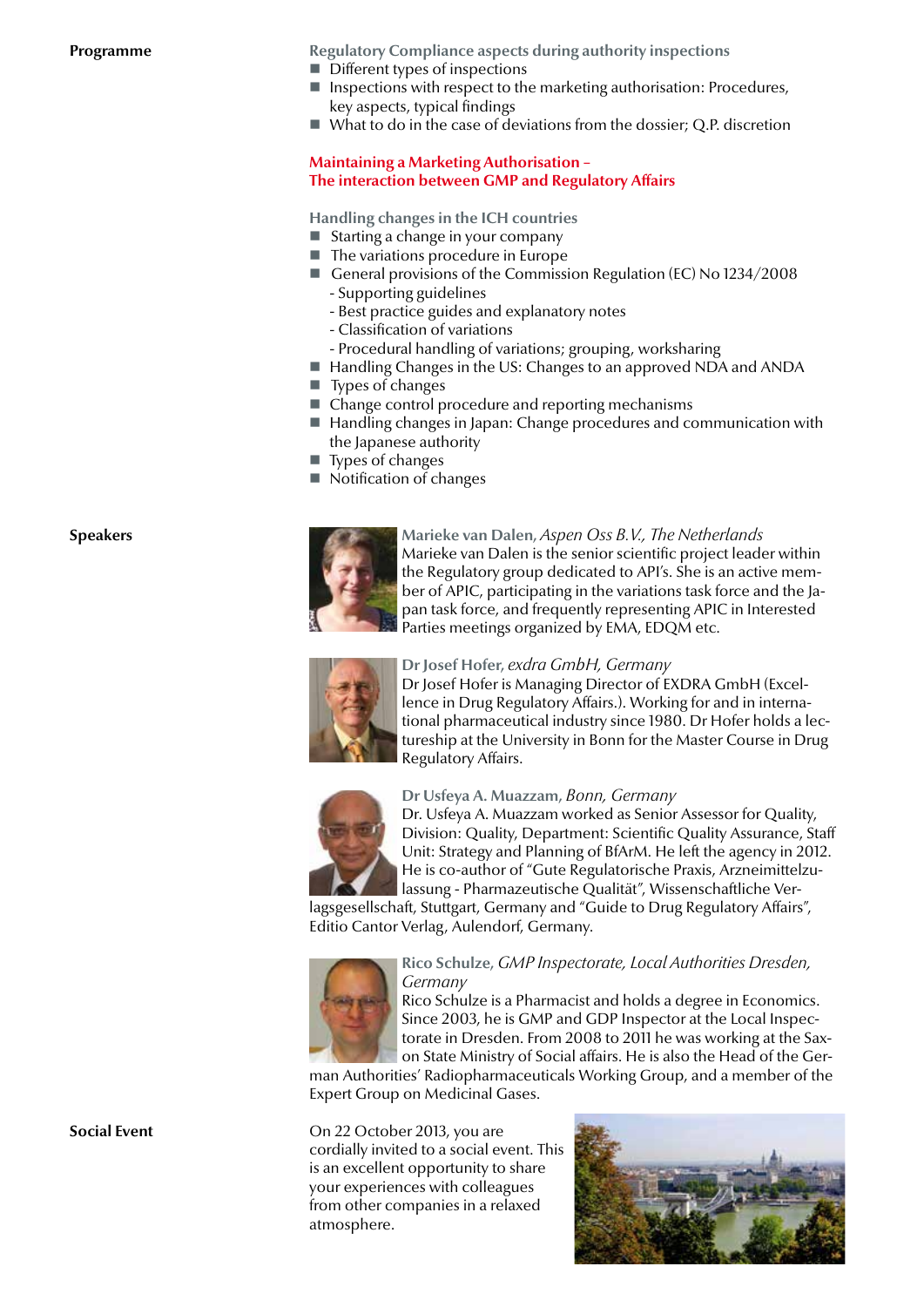#### **Easy Registration**



#### **Date**

Tuesday, 22 October 2013, 9.00 – 18.00 h (Registration and coffee 08.30 – 09.00 h) Wednesday, 23 October 2013, 09.00 – 15.45 h

#### **Venue**

Hilton Budapest WestEnd Váci út 1-3 1062 Budapest, Hungary Phone +36 1 288 5500 Fax +36 1 288 5588

#### **Conference fees**

ECA Members € 1,590.-\* APIC Members € 1,690.-\* EU GMP Inspectorates € 895.-\* Non-ECA Members € 1,790.-\* The course fee is payable in advance after receipt of invoice and includes conference documentation, dinner on the first day, lunch on both days and all refreshments. VAT is reclaimable

**Reservation Form:**

**Reservation Form:**  $\omega$  e-mail:<br>+49 6221 84 44 34  $\omega$  info@c

#### **Accommodation**

CONCEPT HEIDELBERG CONCEPT has reserved a limited number of rooms in the conference hotel. You will receive a room reservation form when you have registered for the conference. Please use this form for your room reservation to receive the specially negotiated rate. Reservation should be made directly with the hotel. Early reservation is recommended.

\*per delegate plus VAT. VAT is reclaimable.

**Registration**

Via attached reservation form, by e-mail or by fax message. Or you register online at www.gmp-compliance.org.

**www.gmp-compliance.org**

#### **Conference language**

The official conference language will be English.

**info@concept-heidelberg.de Internet:**

#### **Organisation and Contact**

CONCEPT HEIDELBERG P.O. Box 10 17 64 69007 Heidelberg, Germany Phone +49 (0) 62 21/84 44-0 Fax +49 (0) 62 21/84 44 34 info@concept-heidelberg.de www.concept-heidelberg.de

#### For questions regarding content:

Dr Gerhard Becker (Operations Director) at +49-62 21/84 44 65, or per e-mail at becker@concept-heidelberg.de.

#### For questions regarding reservation, hotel, organisation etc.:

Mr Ronny Strohwald (Organisation Manager) at +49-62 21/84 44 51, or per e-mail at strohwald@concept-heidelberg.de

| If the bill-to-address deviates from the<br>specification to the right, please fill out here:                                                                                                                                                                                                                                                                                                                                                                                                        | Registration form (please complete in full)<br>The Regulatory Compliance Expert<br>22 - 23 October 2013, Budapest, Hungary<br>Title<br>$\Box$ Ms<br>П<br>Mr                                                                                                                                                                                                                                                                                                                                                                                                                                                          |                                                                                                                                                                                                                                                                                                                                                                                                                                                                      |         |
|------------------------------------------------------------------------------------------------------------------------------------------------------------------------------------------------------------------------------------------------------------------------------------------------------------------------------------------------------------------------------------------------------------------------------------------------------------------------------------------------------|----------------------------------------------------------------------------------------------------------------------------------------------------------------------------------------------------------------------------------------------------------------------------------------------------------------------------------------------------------------------------------------------------------------------------------------------------------------------------------------------------------------------------------------------------------------------------------------------------------------------|----------------------------------------------------------------------------------------------------------------------------------------------------------------------------------------------------------------------------------------------------------------------------------------------------------------------------------------------------------------------------------------------------------------------------------------------------------------------|---------|
|                                                                                                                                                                                                                                                                                                                                                                                                                                                                                                      | First name, surname                                                                                                                                                                                                                                                                                                                                                                                                                                                                                                                                                                                                  |                                                                                                                                                                                                                                                                                                                                                                                                                                                                      |         |
|                                                                                                                                                                                                                                                                                                                                                                                                                                                                                                      | Company                                                                                                                                                                                                                                                                                                                                                                                                                                                                                                                                                                                                              |                                                                                                                                                                                                                                                                                                                                                                                                                                                                      |         |
|                                                                                                                                                                                                                                                                                                                                                                                                                                                                                                      | Department                                                                                                                                                                                                                                                                                                                                                                                                                                                                                                                                                                                                           |                                                                                                                                                                                                                                                                                                                                                                                                                                                                      |         |
|                                                                                                                                                                                                                                                                                                                                                                                                                                                                                                      | Important: Please indicate your company's VAT ID Number                                                                                                                                                                                                                                                                                                                                                                                                                                                                                                                                                              |                                                                                                                                                                                                                                                                                                                                                                                                                                                                      |         |
| <b>CONCEPT HEIDELBERG</b><br>P.O. Box 10 17 64                                                                                                                                                                                                                                                                                                                                                                                                                                                       | Purchase Order No. (if applicable)<br>Street / P.O. Box                                                                                                                                                                                                                                                                                                                                                                                                                                                                                                                                                              |                                                                                                                                                                                                                                                                                                                                                                                                                                                                      |         |
| Fax +49 (0) 6221/84 44 34                                                                                                                                                                                                                                                                                                                                                                                                                                                                            | City                                                                                                                                                                                                                                                                                                                                                                                                                                                                                                                                                                                                                 | Zip Code                                                                                                                                                                                                                                                                                                                                                                                                                                                             | Country |
| 69007 Heidelberg<br>Germany                                                                                                                                                                                                                                                                                                                                                                                                                                                                          | Phone / Fax                                                                                                                                                                                                                                                                                                                                                                                                                                                                                                                                                                                                          |                                                                                                                                                                                                                                                                                                                                                                                                                                                                      |         |
|                                                                                                                                                                                                                                                                                                                                                                                                                                                                                                      | E-mail (please fill in)                                                                                                                                                                                                                                                                                                                                                                                                                                                                                                                                                                                              |                                                                                                                                                                                                                                                                                                                                                                                                                                                                      |         |
| <b>General Terms of Business</b><br>If you cannot attend the conference you have two options:<br>1. We are happy to welcome a substitute colleague at any time.<br>2. If you have to cancel entirely, we must charge the following<br>processing fees:<br>Cancellation<br>- until 2 weeks prior to the conference 10 % of the registration fee.<br>- until 1 week prior to the conference 50 % of the registration fee.<br>- within 1 week prior to the conference 100 % of the<br>registration fee. | CONCEPT reserves the right to change the materials, instructors, or<br>speakers without notice or to cancel an event. If the event must be<br>cancelled, registrants will be notified as soon as possible and will<br>receive a full refund of fees paid. CONCEPT will not be responsible<br>for discount airfare penalties or other costs incurred due to a<br>cancellation.<br>Terms of payment: Payable without deductions within 10 days<br>after receipt of invoice.<br>Important: This is a binding registration and above fees are due in<br>case of cancellation or non-appearance. If you cannot take part, | you have to inform us in writing. The cancellation fee will then be<br>calculated according to the point of time at which we receive your<br>message. In case you do not appear at the event without having<br>informed us, you will have to pay the full registration fee even if<br>you have not made the payment yet. You are not entitled to<br>participate in the conference until we have received your<br>payment (receipt of payment will not be confirmed)! |         |